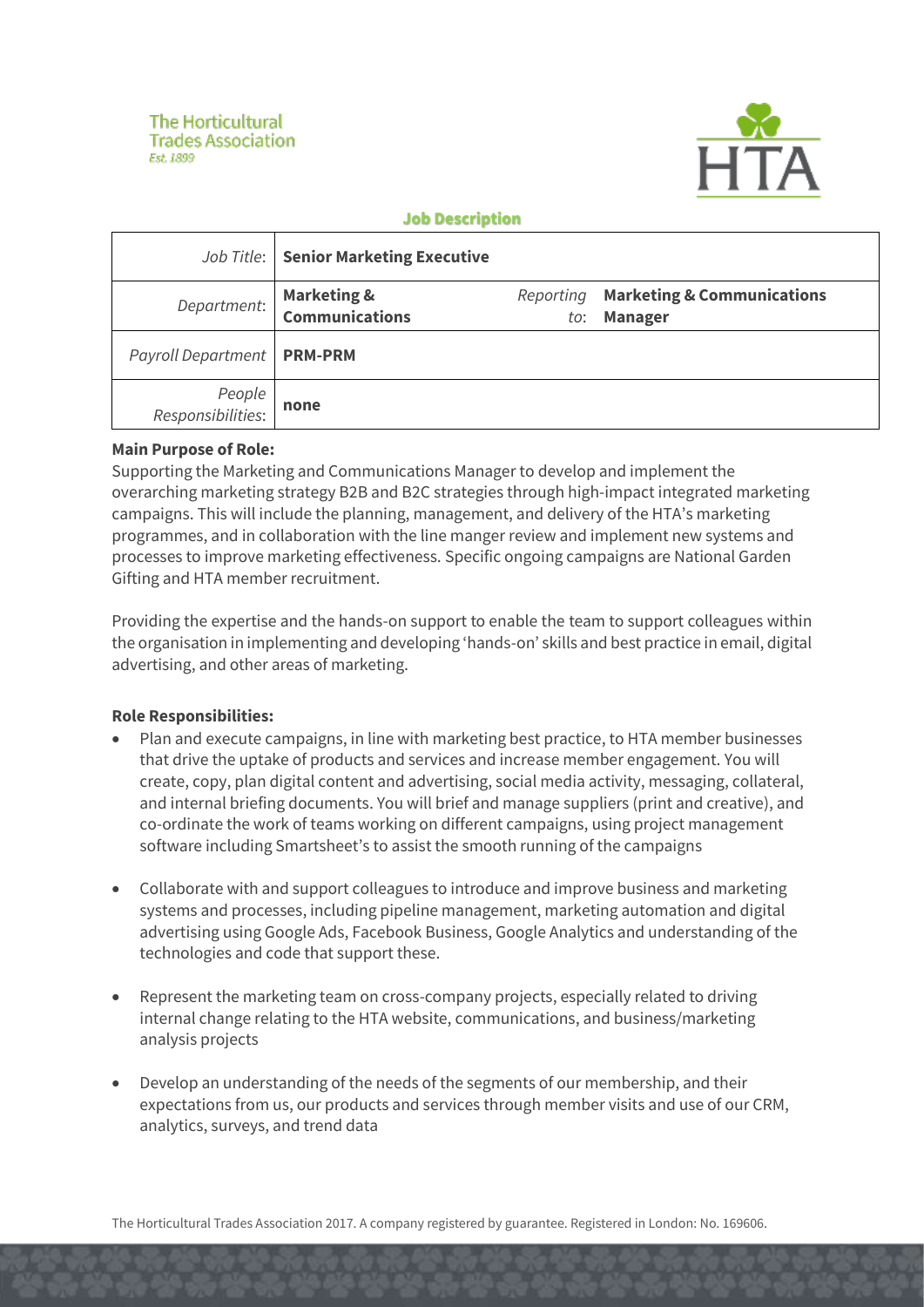

- Ensure that leads generated through marketing campaigns are qualified, progressed to owners, recorded on the HTA's CRM system. You will ensure leads are assigned to the correct campaign codes to allow measurement of marketing effectiveness through our CRM system and supporting packages such as Google Ads and Analytics
- Support colleagues within the immediate team in implementing and developing 'hands-on' skills and best practice in email, digital advertising, and other areas of B2B marketing
- In collaboration with other internal teams, managing and maintaining the company website. Regularly updating and improving functionality and content.
- Leading the team to effectively manage and grow our marketing social media presence effectively and appropriately.
- Co-ordinating with the Marketing and Communications Manager on managing an HTA-wide communications grid to ensure comms are visible to internal stakeholders and provide an aligned approach to member communications and all media activities
- Developing and managing effective marketing communication tools to the agreed value propositions and member engagement targets specified by the HTA
- Regularly recording member contact ensuring that the interaction and outcomes are input to the membership database (CRM) to maintain records and reference member data
- Following organisational process and procedures to ensure member expectations and agreed service level agreements are met
- Managing and protecting member and customer information in accordance with HTA policy and General Data Protection Regulations
- Undertaking such other duties, commensurate with the responsibilities above, as may from time to time be required by members of the HTA management team

© The Horticultural Trades Association 2017. A company registered by guarantee. Registered in London: No. 169606.